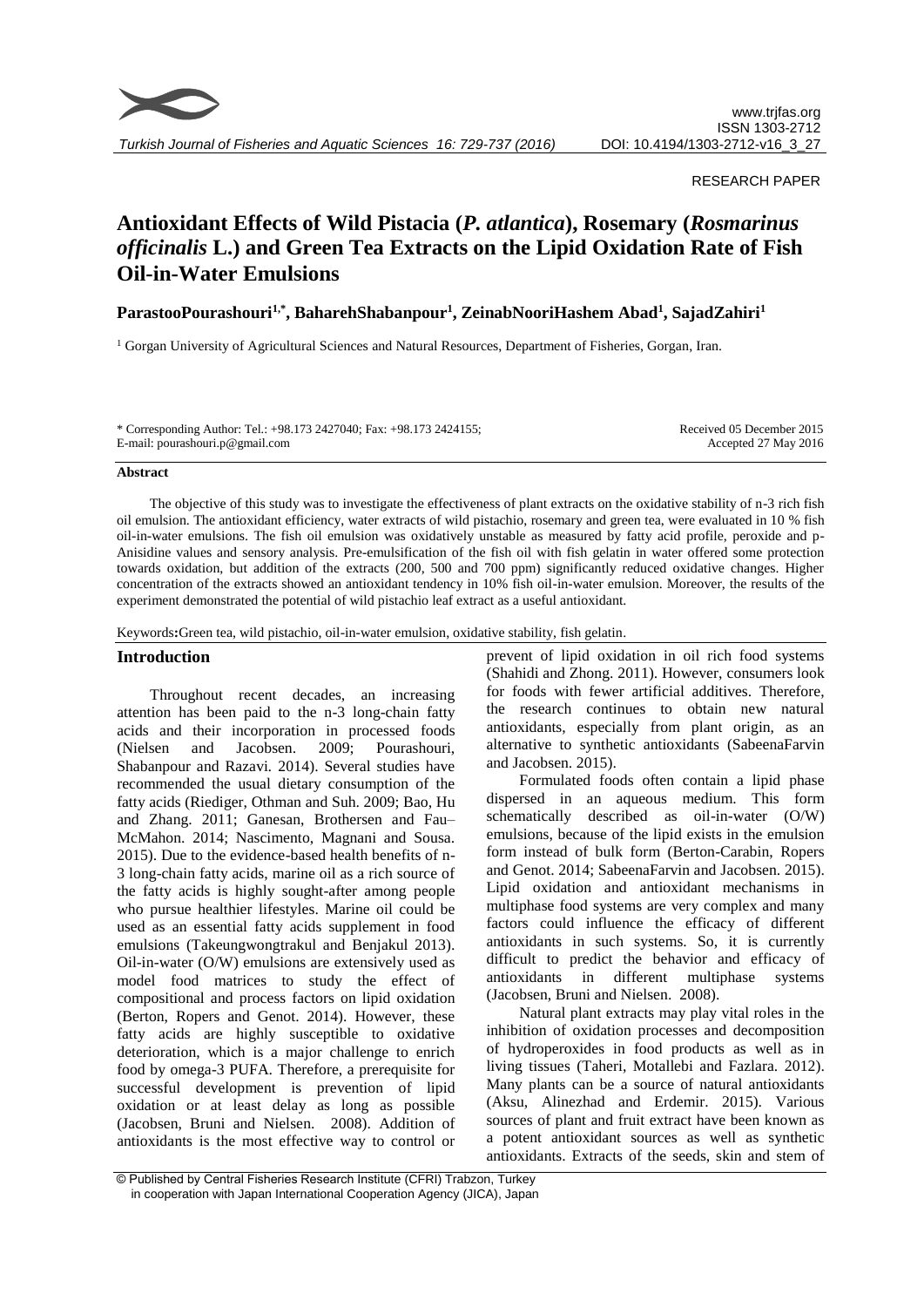grape and peel of fig have high antioxidant properties (Hernández-Hernández, Ponce-Alquicira and Jaramillo-Flores. 2009; [Tuncel](http://link.springer.com/search?facet-creator=%22Necati+Bar%C4%B1%C5%9F+Tuncel%22) and [Yılmaz.](http://link.springer.com/search?facet-creator=%22Ne%C5%9Fe+Y%C4%B1lmaz%22) 2013; AksuAlinezhad and Erdemir. 2015; [Doshi,](http://link.springer.com/search?facet-creator=%22Pooja+Doshi%22)Adsule and Banerjee. 2015). Green tea extract (GTE) has been known as an important source of bioactive compounds, mainly natural tea polyphenol antioxidants. Tea catechins are one of the major components of polyphenol antioxidants (Lante and Friso. 2013; Goh, Gao and Ananingsih. 2015). The GTE effect in lowering of lipid oxidation in emulsion systems has been studied previously (O'Dwyer, O'Beirne and Eidhin. 2012). It is reported that the use of the GTE more effectively decreased the formation of peroxides in n-3 rich table spreads than  $\alpha$ -Tocopherol [\(O'Dwyer,](http://www.ncbi.nlm.nih.gov/pubmed/?term=O%27%20Dwyer%20SP%5BAuthor%5D&cauthor=true&cauthor_uid=23411225)O'Beirne andEidhin. 2012). Also, rosemary extracts (ROS) have a high antioxidant potential wich is rich of phenol diterpenes such as carnosic acid, carnosol and rosmarinic acid (Hernández-Hernández, Ponce-Alquicira and Jaramillo-Flores. 2009). Thus, according to this worthy character, ROS extract has been used to preserve meat and fish in food industry (Gao, Feng and Jiang. 2014).

The resiniferous pistachio tree belongs to *Pistacia*, from the *Anacardiaceae* family have been distributed in throughout the western, central, and eastern parts of Iran (Rezaie,Farhoosh and Iranshahi. 2015). Bene tree (*Pistaciaatlantica* subsp. mutica) products (e.g. fruit, gum and leaf) have been used for a variety of medicinal and nutritional purposes according to their antioxidant capacities and phytochemical contents. Bene or wild pistachio (WPS) extract has been derived from the dried leaves (Peksel. 2008; Benhammou, Bekkara and Panovska. 2008; Gourine, Bombarda and Nadjemi. 2009). The leaves of *Pistaciaatlantica* have an excellent antioxidant activity and its essential fatty acids content is about 3-11 times more active than ascorbic acid. Also, its oil is rich in monoterpenes and oxygenated sesquiterpenes (GourineBombarda and Nadjemi. 2009). Furthermore, gallic acid, catechin, epicatechin, and gallic acid methyl ester were identified in leaves and galls of *P. atlantica*(Bozorgi,Memariani and Mobli. 2013). Thus, a mixture of fish oil emulsion containing fish gelatin and the plant extracts may be useful to enrich the foods with n-3 long-chain fatty acids and natural antioxidants, meanwhile, prevent rancidity in food industry. The objective of this study was to compare the antioxidant potential of the rosemary, wild pistachio and green tea in fish oil-in-water emulsion model system.

## **Materials and Methods**

## **Chemicals**

Cod (*Gadusmorhua*) liver oil and fish gelatin (gelatin from cold water fish skin), were purchased from Sigma Chemical Co. (St. Louis, MO, USA). Other analytical-grade chemicals and reagents were purchased from Merck (Darmstadt, Germany).

## **Preparation of the Plant Extract**

Air-dried aerial materials were partially smashed, manually before extraction. In preparation of decoction, 20 g of dried leaves boiled in 100 °C for 15 min with about 200 ml of twice-distilled water. The extract was rapidly filtered through a linen cloth and reduced in volume on a rotary evaporator (IKA, Germany). The extract stored at 4 ºC (Peksel. 2008). The freeze-dried extracts were used for antioxidant assays (Seo, Lee, Kim. 2012).

#### **Total Phenolic Contents (TPC)**

The TPC of the extracts was determined following the method of Seo *et al*., (2012). 1 mL of the diluted extract was mixed with 1 mL of 2% Na<sup>2</sup>  $CO<sub>3</sub>$  and 1 mL of 50% Folin-Ciocalteu reagent, and centrifuged at 13,400×g for 5 min. After 30 min incubation at room temperature, the absorbance was measured at 750 nm. The TPC were expressed as gallic acid equivalents (GAE).

#### **DPPH Radical Scavenging Activity**

The DPPH radical scavenging activity of the extracts was determined according to the method of Seo *et al*., (2012). The extracts diluted with DMSO, and then 0.1 mL of each extract was mixed with 0.9 mL of 0.041 mM DPPH in ethanol for 30 min. The absorbance of the sample was measured at 517 nm. Radical scavenging activity was expressed as percentage.

% DPPH radical scavenging activity =  $[1-(A_{sample}/A)]$  $_{\rm control})$ ]  $\times$ 100

## **Preparation of O/W Emulsion**

Oil-in-water emulsion was prepared following the method of Pourashouri *et al*., (2014). Briefly, aqueous solutions of wall materials (e.g. fish gelatin and maltodextrin) were prepared by dispersing them in distilled water and keeping the solution in a shaking water bath (Memmert, GmbH, Schwabach, Germany) overnight to warrant hydration of the polymer molecules. Total concentration of dissolved solid was 40 % (w/v). Also, the plant extracts were added to obtain ten experimental treatments without any plant extract (as control) or with 200, 500 and 700 ppm of the each rosemary, wild pistachio and green tea extract. Then, 10 % fish oil was progressively added to the continuous phase during pre-emulsion preparation and stirred for 10 min by a laboratory mixer. During the latest step, the emulsions were kept in a beaker and submerged in a water/ice mixture. The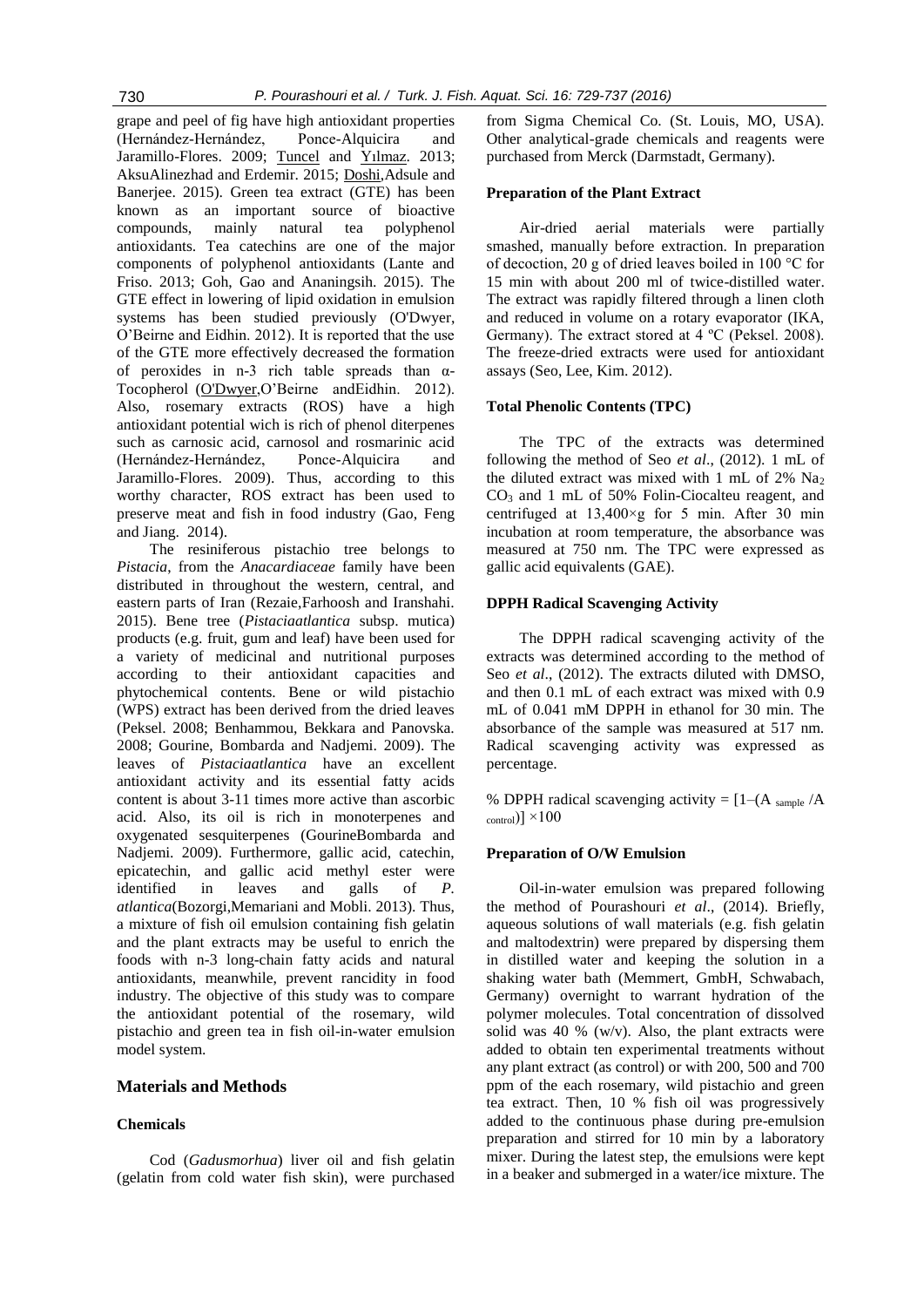emulsions were then emulsified using a 22-mmdiameter ULTRA-TURRAX homogenizer (T25 Digital IKA-Werke Stuttgart Staufen, Germany) that operated at a speed of 13,500 rpm for totally 5 min (Takeungwongtrakul and Benjakul. 2012). In optimized emulsion, after ensuring their physical stability, the effect of antioxidant potential of plant extracts on lipid oxidation was studied under incubation conditions.

## **Emulsion Stability**

Each emulsion (10 ml) was placed in a test tube and stored at ambient temperature (20 °C) for 1 month in replicating. During this period, a daily evaluation to assess the depths (centimeter units) of a distinctive clear serum lower phase was achieved. The results were expressed as a creaming index (%) of total emulsion height in the tubes (Klaypradit and Huang. 2008).

#### **Fatty Acid Composition in Fish Oil and Emulsions**

Fatty acid methyl esters of samples were prepared according to the method of Metcalfe and Schmitz (1961) using boron-trifluride in methanol. The fatty acid composition was then analyzed by gas chromatography (Hewlett Packard 5890 series II, Ramsey, MN, USA) equipped with a flame ionization detector and a fused silica capillary  $(25 \text{ m} \times 0.2 \text{ mm})$ , film thickness, BPX70 SGE Australia Pty. Ltd., analytical products, Unicam 4600 gas chromatograph, England, UK). Operating conditions were as follows: temperature injection port, 250 °C, detector temperature, 300 °C, oven programmed from 160 to 200 °C at 20 °C/min. Helium was employed as carrier gas.

#### **Oxidative Stability of Emulsions**

In order to investigate the lipid oxidation in the 10% fish oil-in-water emulsions, primary and secondary oxidation products were measured, with their physical stability. Emulsions containing various plant extracts were transferred into the amber bottle and capped tightly. Sample without extracts incorporated was used as the control. The samples were stored at 30°C and were taken randomly for analyses on day 0, 2, 4, 6, 8, 10 and 12.

## **Peroxide Value**

Peroxide value (PV) was determined according to the method of Hu *et al*. (2003) with slight modifications. The emulsion samples were separated into two phases; two ml of chloroform/methanol (2:1, v/v) were added to 1 ml of the emulsion sample and mixed using a vortex mixer. Then, 50 µL of 30 % ammonium thiocyanate (w/v) and 50  $\mu$ L of 20 mM ferrous chloride solution in 3.5 % HCl (w/v) added to

the organic solvent phase. After 20 min, the absorbance of the colored solution was read at 500 nm using a spectrophotometer (Biochrom, Libra s12, England). The PV was calculated and expressed as mg cumenehydroperoxide/ liter of the emulsions. A standard curve was prepared using cumenehydroperoxide with the concentration range of 0.5-2 ppm.

## **P-Anisidine Values**

An adaptation of the IUPAC Method No. 2.504 was used to analyze p-Anisidine values (p-Av). The emulsions were destabilized: 2 ml ethanol was added, then 5 ml iso-octane. Tubes were capped, vortexed for 10 s, and centrifuged for 10 min at 4000 rpm, at 15 ◦C. Absorbance of the solution was measured. Analysis was carried out in triplicate, in duplicate samples (O'Dwyer, O'Beirne and Eidhin. 2012).

#### **Sensory Evaluation**

The sensory panel consisted of five persons (3 female/2 male; aged between 20 and 35 years) trained in sensory analysis. Prior to sensory analysis, the panelists trained with respect to the sensory assessment of oil. The odor attributes identified for fresh and stored fish oil. 10 ml of bulk fish oil or fish oil emulsion were evaluated in odorless, blue sensory glasses, covered with plastic Petri dishes. The panelists were asked to open sensory glass and to subsequently uncap the glass and sniff the headspace of the sample with short sniffs and to replace the cover of the glass quickly. The panelists cleared their nasal passage between samples by 1 min resting. The intensities of the rancidity odor attributes were evaluated by an intensity scale  $(0-5)$ ; where 0 and 5 represent no rancidity and the strongest rancidity, respectively. The Sensory factor was assessed at day 0, 4, 8 and 12 (Serfert, Drusch and Schwarz. 2010; Yarnpakdee, Benjakul and Nalinanon. 2012).

## **Statistical Analysis**

The experiment arranged in completely randomized design and analysis of the data was carried out by analysis of variance using SPSS statistical software (version 16.0 for windows, SPSS, Chicago, IL, USA). The values of various samples were compared to each other on each particular day tested during storage. Each particular sample was also compared as storage time increased. Comparison among means were made using the Duncan's multiple range analysis at P<0.05. Statistical analysis was carried out on triplicate samples in duplicate, on each day tested after storage.

## **Results and Discussions**

#### **TPC of the Extracts**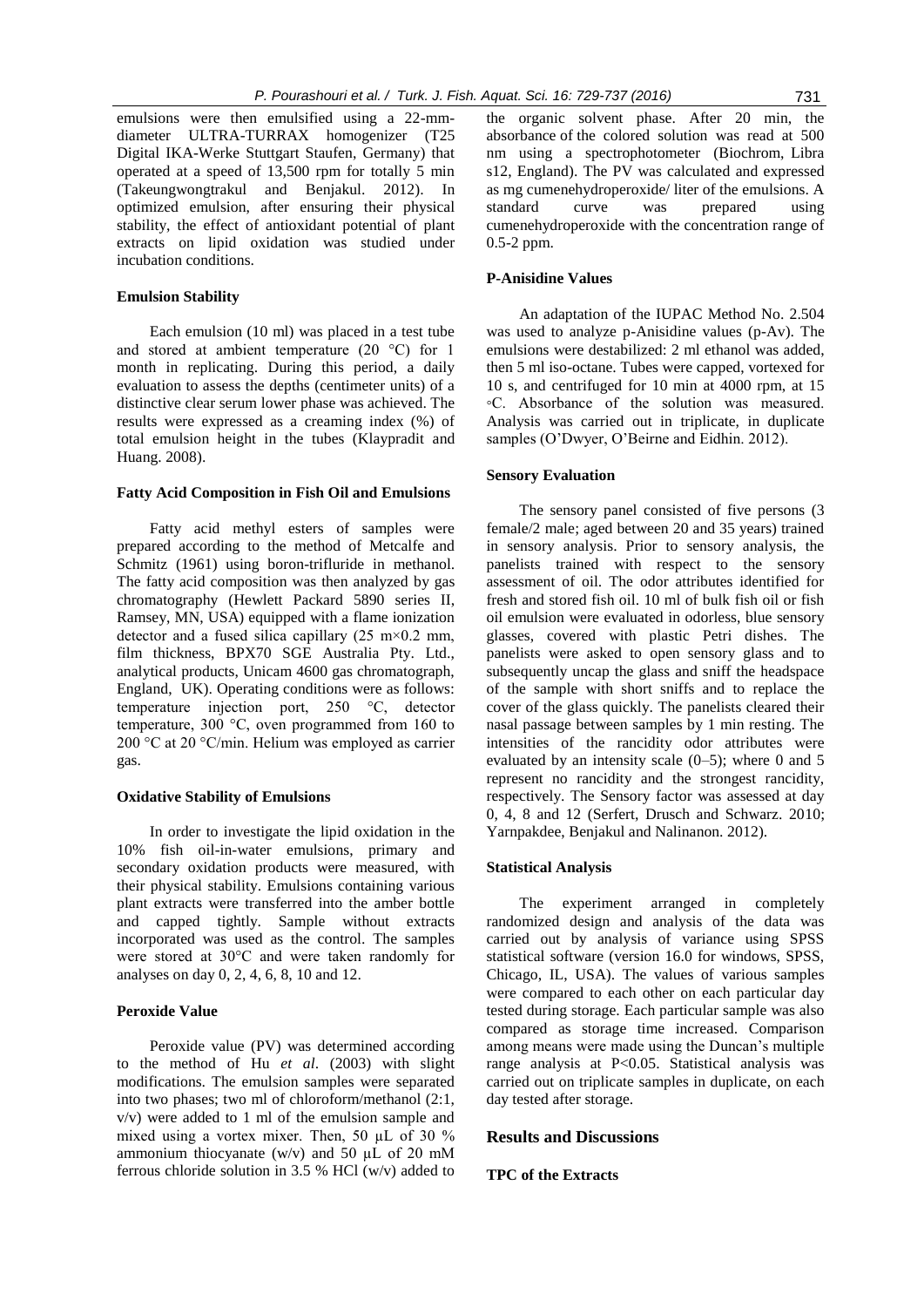Phenols are important constituents of plant extract; because of their radical scavenging ability. The amount of phenolic compounds may contribute directly to the antioxidative effect (Bidchol *et al*., 2011). The amount of TPC determined in extracts has shown in Table 1. A significant difference has been found between total phenol contents of the extracts (P<0.05). The highest amount of total phenols was given by GTE and WPS, while ROS had the least total phenolic content. The results are in agreement with the results of antioxidant activity assay. A correlation was found between phenolic contents and antioxidant activities, this fact was also observed by Chahmi *et al* (2015). Due to differences in plant types, concentrations, extraction and drying method, solvent polarity and solubility of components, each extract acts differently from others and have a significant effect on total phenols (Anwar, Kalsoom and Sultana. 2013).

## **DPPH Radical Scavenging Activity of the Extracts**

The antioxidant activity of the extracts was assessed, employing established in vitro systems, such as 1,1-diphenyl-2-picrylhydrazyl (DPPH) radical scavenging activity and total phenolic compounds. The DPPH radical scavenging activity of the extracts and L-ascorbic acid (a positive control) were shown in Figure 1. The antioxidant compounds in plants have different polarities. The antioxidant activity depends on the selected solvent (Water, methanol, ethanol, and acetone) in extraction processes (Aksoy, Kolay, Agilonu. 2013; Seo, Lee, Kim. 2012). Freezedried aqueous extract of GTE, WPS, and ROS showed notable inhibitory effects. Results (Figure 1) showed that GTE and WPS extracts had the highest scavenging activity. SEO *et al*., (2014) has reported

preparation method of extracts might affect DPPH radical activity. Most concentrations of GTE and WPS extract used equally showed higher scavenging activity than ascorbic acid; which means that increasing the concentration of the extract increase its scavenging activity. Lower concentration of ROS extract did not increase the radical scavenging activity.

#### **Emulsion Stability**

The O/W emulsion stabilized with fish gelatin by low creaming index values. The embedded fish oil in protein particles was stable enough without any coalescence or flocculation. The protein in the emulsion is an agent to prevent oxidation (Hu, McClements and Decker. 2003). Gelatin as a surface active could be used as an emulsifier in the O/W emulsions (Karim and Bhat. 2009).

## **Fatty Acids Composition**

Fatty acid analysis was considered according to the composition of saturated (SFA), monounsaturated (MUFA), and polyunsaturated (PUFA) fatty acids (Table 2). The most fatty acids in starting fish oil were C18:1n9 and C16:0, followed by C20:5n3 and C22:6n3. The higher levels of MUFA and PUFA groups were observed in the oil than the SFA (Table 1). During the storage (at 30 ◦C) period, the control treatment showed markedly higher values of SFA than in their counterparts corresponding to plant extracts, while MUFA and PUFA provided the opposite behavior (Table. 1). In this study, the type of plant extract had significant effect on fatty acid composition, while a previous study reported no effect on fatty acid composition of spread (O'Dwyer,

**Table 1.** Total phenolic content of green tea, rosemary and wild pistahio extract (unit:

| Sample        | Total phenol content                                                                                                                                                                                                                                                                                                                                                                                                         |  |
|---------------|------------------------------------------------------------------------------------------------------------------------------------------------------------------------------------------------------------------------------------------------------------------------------------------------------------------------------------------------------------------------------------------------------------------------------|--|
| green tea     | $50.26 \pm 2.5^{\text{a}}$                                                                                                                                                                                                                                                                                                                                                                                                   |  |
| rosemary      | $25.73\pm4.6^{\rm b}$                                                                                                                                                                                                                                                                                                                                                                                                        |  |
| wild pistahio | 52.18 $\pm$ 1.84 <sup>a</sup>                                                                                                                                                                                                                                                                                                                                                                                                |  |
|               | $\mathbf{V} = \mathbf{V} = \mathbf{V} = \mathbf{V} = \mathbf{V} = \mathbf{V} = \mathbf{V} = \mathbf{V} = \mathbf{V} = \mathbf{V} = \mathbf{V} = \mathbf{V} = \mathbf{V} = \mathbf{V} = \mathbf{V} = \mathbf{V} = \mathbf{V} = \mathbf{V} = \mathbf{V} = \mathbf{V} = \mathbf{V} = \mathbf{V} = \mathbf{V} = \mathbf{V} = \mathbf{V} = \mathbf{V} = \mathbf{V} = \mathbf{V} = \mathbf{V} = \mathbf{V} = \mathbf{V} = \mathbf$ |  |

Values in the same column followed by different letters are significantly different (P<0.05)



Concentartion (µg/ml)

**Figure 1**. DPPH radical scavenging activities of extracts of green tea (GTE), wild pistachio (WPS), rosemary (ROS) and Ascorbic acid (AA).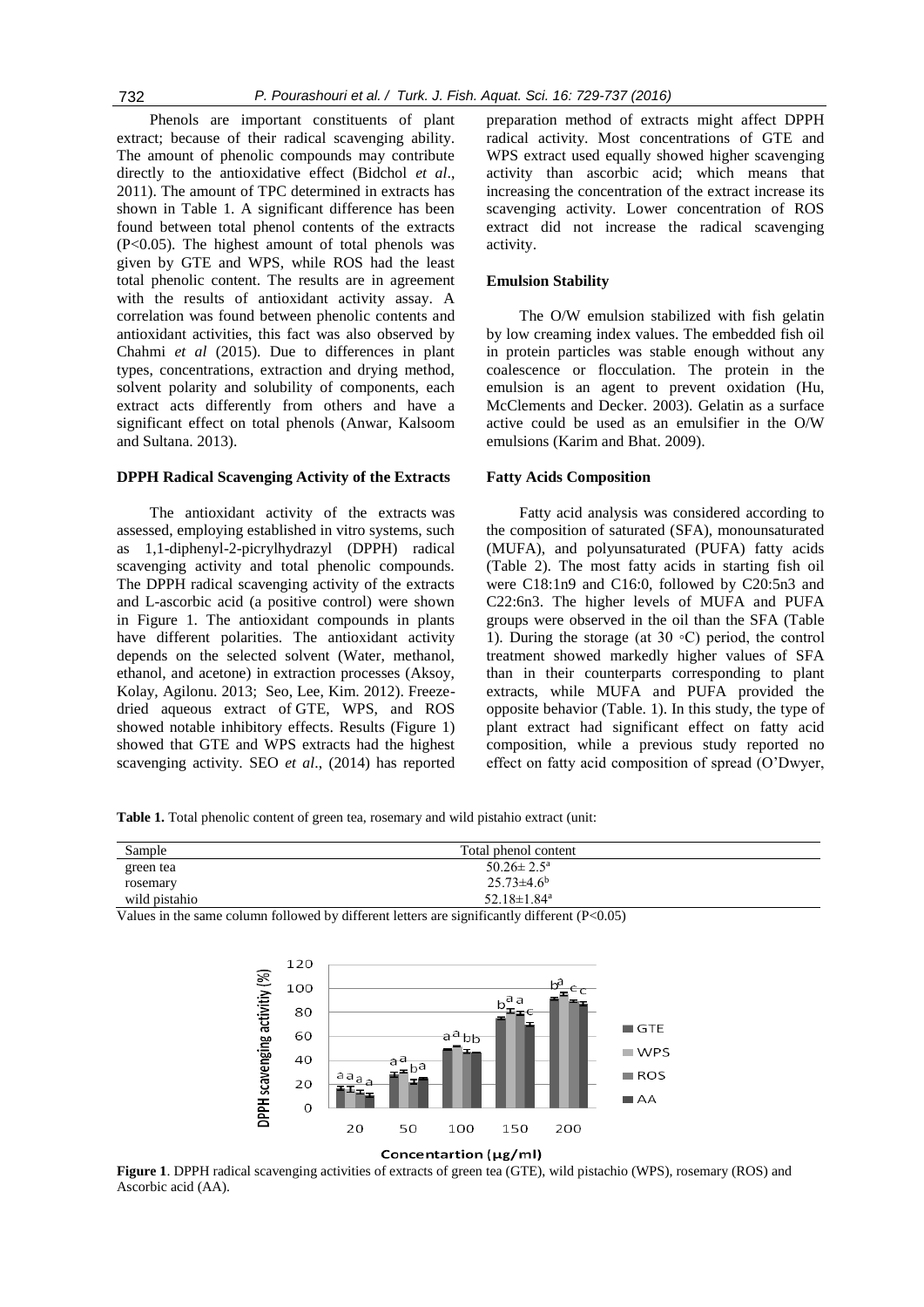O'Beirne and Eidhin. 2012).

Moreover, the results showed that fish oil emulsions containing WPS and GTE had significantly greater percentages of EPA and DHA compared with the control emulsion (P<0.05). After 12 days of storage, the EPA content of the GTE, WPS, and ROS emulsions respectively increased numerically about 11.74, 12.21 and 3.57 % when compared to the control emulsions. The DHA content of the GTE and WPS emulsions respectively increased 9.24 and 11.09 % than control treatment, while this value decreased in the ROS (0.61 %). Shen,Bhail and Sanguansri (2014) found that stabilized krill oil emulsions with

fish gelatin or Maillard reaction products had high percentages of PUFA than bulk oil.

## **Oxidative Stability of fIsh Oil-in-Water Emulsion Without Plant Extracts**

In this study, we used fish liver oil containing 40 % long chain n-3 PUFA and fish gelatin as an emulsifier to prepare the O/W emulsion. The results showed that the oxidative stability of control samples was 48 h at 30 °C, whereas the emulsion containing plant extracts were continued to remain stable after this time (Table 3). This observation proposed the

**Table 2.**Fatty acid compositions of starting fish oil and O/W emulsions containing various plant extracts

|                   |                   | Storage 12 days at $30^{\circ}$ C |                 |                    |                      |
|-------------------|-------------------|-----------------------------------|-----------------|--------------------|----------------------|
| Fatty acid        | Starting fish oil |                                   | Emulsion+       | $Emulsion+$        | Emulsion+            |
|                   |                   | Emulsion (Control)                | <b>GTE</b>      | WPS                | <b>ROS</b>           |
| C14:0             | 8.97              | 8.12                              | 8.01            | 7.97               | 7.96                 |
| C <sub>16:0</sub> | 17.51             | 19.32                             | 17.01           | 17.42              | 17.32                |
| C18:0             | 3.42              | 3.14                              | 3.37            | 3.52               | 3.68                 |
| <b>SFA</b>        | 29.9              | 30.58 <sup>a</sup>                | $28.39^e$       | 28.91 <sup>d</sup> | 28.96 <sup>c</sup>   |
| C <sub>16:1</sub> | 9.94              | 8.15                              | 9.23            | 8.52               | 8.69                 |
| C18:1             | 12.67             | 12.4                              | 12.86           | 13.02              | 12.48                |
| C20:1n            | 1.24              | 1.33                              | 1.56            | 1.64               | 1.34                 |
| <b>MUFA</b>       | 23.85             | $21.88^e$                         | $23.65^{\rm b}$ | $23.18^{\circ}$    | $22.51$ <sup>d</sup> |
| C18:2n6           | 2.54              | 1.82                              | 1.87            | 1.73               | 1.69                 |
| C18:3n6           | 1.04              | 0.79                              | 0.87            | 0.99               | 0.86                 |
| C18:3n3           | 1.23              | 1.09                              | 1.17            | 1.13               | 1.18                 |
| C20:3n3           | 4.01              | 5.12                              | 4.56            | 4.58               | 4.47                 |
| C20:4n6           | 6.47              | 4.23                              | 5.09            | 5.38               | 4.91                 |
| $C20:5n3$ (EPA)   | 13.52             | 10.64                             | 11.89           | 11.94              | 11.02                |
| C22:6n3(DHA)      | 11.45             | 9.73                              | 10.63           | 10.81              | 9.67                 |
| <b>PUFA</b>       | 40.26             | $33.42^e$                         | $36.08^{\circ}$ | 36.56 <sup>b</sup> | $33.8^{d}$           |

Total fatty acid (FA), saturated fatty acid (SFA), monounsaturated (MUFA), polyunsaturated (PUFA)

Values are based on all fatty acids detected. Results were carried out in triplicate, on duplicate samples.

a-e Different uppercase letters in the same row indicate significant differences ( $P < 0.05$ ).

Control, no antioxidants; GTE, green tea extract; WPS, wild pistachio; ROS, rosemary

| <b>Table 3.</b> Peroxide value of fish oil -in-water emulsion (O/W) containing various plant extracts during storage at 30 °C |  |  |  |  |
|-------------------------------------------------------------------------------------------------------------------------------|--|--|--|--|
|-------------------------------------------------------------------------------------------------------------------------------|--|--|--|--|

|                   |                          |                              | Time (Day)                   |                             |                                |                                |                             |
|-------------------|--------------------------|------------------------------|------------------------------|-----------------------------|--------------------------------|--------------------------------|-----------------------------|
| Treatment         | $\Omega$                 | 2                            | 4                            | 6                           | 8                              | 10                             | 12                          |
| Emulsion(control) | $\pm$ 0.27 <sup>D</sup>  | $\pm$ 0.08 a, D              | a, E<br>$\pm 0.96$           | $\pm 1.14$ <sup>a, C</sup>  | $\pm$ <sup>a, BC</sup> 2.53    | B<br>$\pm 3.84^{\text{a}}$     | A1.31<br>$+a,$              |
|                   | 1.92                     | 5.94                         | 8.23                         | 14.28                       | 18.16                          | 21.73                          | 27.39                       |
| $+$ GTE 200       | $\pm$ 0.01 °             | $\pm$ 0.16 <sup>ab, BC</sup> | $\pm$ <sup>ab, BC</sup> 0.26 | $\pm$ 0.67 <sup>b, BC</sup> | $\pm$ 0.12 <sup>b, AB</sup>    | bc,<br>A                       | $\pm$ <sup>cd, A</sup> 0.55 |
|                   | 0.23                     | 0.70                         | 3.14                         | 3.26                        | 5.61                           | $8.85 \pm 1.27$                | 9.06                        |
| $+$ GTE 500       | $\pm$ 0.003 <sup>C</sup> | $\pm$ 0.001 <sup>b, C</sup>  | $\pm 0.05$ b, BC             | 0.59 <sup>b</sup>           | $\pm^{b, AB} 0.30$             | $\pm$ 1.17bcd, B               | $\pm$ cdf, A $0.94$         |
|                   | 0.06                     | 0.01                         | 0.34                         | $1.58\pm$ ABC               | 5.01                           | 5.42                           | 6.28                        |
| $+$ GTE 700       | 0.006<br>士               | $\pm$ 0.003 <sup>b</sup>     | $\pm$ 0.02 $^{\rm b}$        | $2.23\pm0.55^{\textrm{b}}$  | $\pm$ 0.53 $^{\rm b}$          | $4.05\pm\!1.18^{\text{cd}}$    | $+$ df<br>1.04              |
|                   | 0.02                     | 0.01                         | 0.39                         |                             | 3.15                           |                                | 4.10                        |
| $+WPS$ 200        | $\pm$ 0.18 <sup>B</sup>  | $\pm 0.63^{\rm b}$ , B       | $\pm 0.45$ b, B              | $\pm$ 1.40 <sup>b, AB</sup> | $\pm$ 0.49 b, AB               | $1.82^{\rm d}$ , B<br>$\pm$    | cd, B<br>$\pm 0.87$         |
|                   | 0.02                     | 0.45                         | 1.17                         | 5.00                        | 3.97                           | 2.73                           | 8.93                        |
| $+WPS 500$        | $\pm 0.13$               | $0.33 \pm 0.30^b$            | $0.63 \pm 0.25$              | $1.28 \pm 0.11^b$           | $\pm$ 0.87 $^{\rm b}$          | $4.29 \pm 0.31^{\text{cd}}$    | 1.79 <sup>ef</sup><br>$\pm$ |
|                   | 0.02                     |                              |                              |                             | 2.86                           |                                | 3.09                        |
| $+WPS$ 700        | 0.03<br>士                | 0.16 <sup>b</sup><br>$\pm$   | $\pm$ 0.30 $^{\rm b}$        | $1.25 \pm 0.20^b$           | $0.17$ b<br>$\pm$              | $0.48 \pm 0.21$ <sup>d</sup>   | $0.41$ f<br>士               |
|                   | 0.03                     | 0.03                         | 0.28                         |                             | 2.22                           |                                | 2.71                        |
| $+ROS$ 200        | $\pm$ 0.001 °            | $\pm 0.18$ <sup>ab, C</sup>  | $\pm$ 0.14 ab, C             | $\pm 0.69$ <sup>a, B</sup>  | $\pm$ <sup>a</sup> , B<br>1.21 | $0.22^{\text{a}}$ , A<br>$\pm$ | $\pm 2.02$ b, A             |
|                   | 1.67                     | 2.27                         | 3.09                         | 12.85                       | 13.20                          | 21.95                          | 21.33                       |
| $+ROS 500$        | $\pm$ 0.001 °            | $\pm 0.26$ <sup>ab, C</sup>  | $\pm$ 0/12 <sup>b, C</sup>   | $\pm 0.25^{\rm b}$ , BC     | $\pm 0.25^{\rm b, \ BC}$       | $\pm$ 0.22bc, AB               | A1.31<br>$\pm^c$            |
|                   | 0.35                     | 1.68                         | 2.00                         | 3.99                        | 5.44                           | 8.75                           | 10.96                       |
| $+ROS$ 700        | 0.01 <sup>B</sup><br>士   | $\pm 0.005^{\rm b}$ , B      | $\pm$ 0.06 b, B              | $\pm 0.24^{\rm b}$ , B      | $\pm$ 0.33 b, B                | $\pm 0.09^{\rm b}$ , A         | $\pm$ cde,<br>$^{A}0.43$    |
|                   | 0.18                     | 0.55                         | 1.83                         | 2.59                        | 4.04                           | 8.91                           | 8.38                        |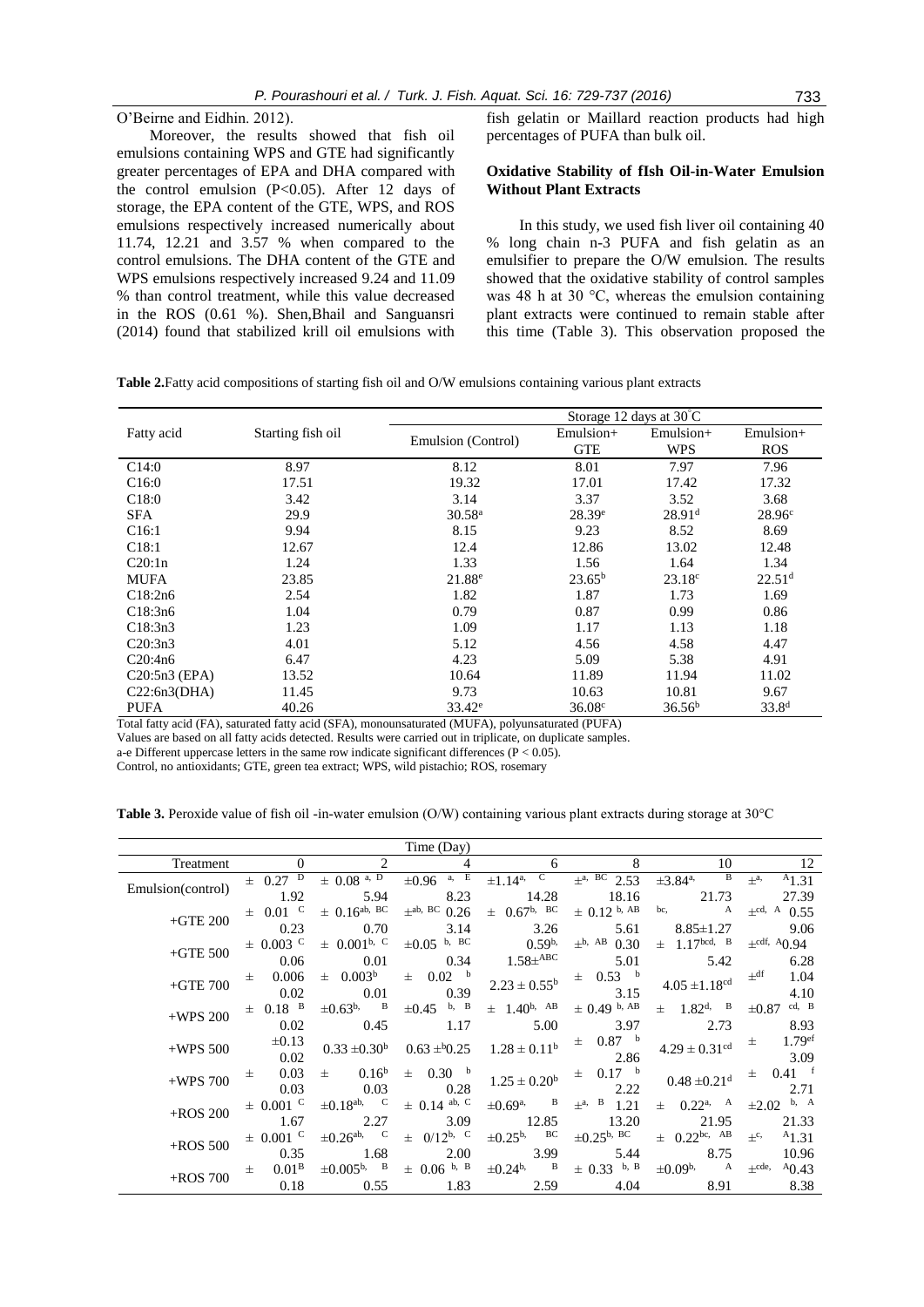high stability of fish oil-in-water emulsions improved by antioxidants. A previous study reported that protein as emulsifier could reduce or eliminate the need for antioxidants (Hu, McClements and Decker. 2003). Also, it's reported that emulsifying of fish oil by sodium caseinate protects it against oxidation. Casein by adsorbing into the oil droplets form a physical barrier and protect the oil droplets in the emulsion from air (Nielsen and Jacobsen. 2009). They suggested addition of the chelating agent to O/W emulsion decreased the energy bars of oxidative stability in comparison of energy bars in emulsified fish oil and bulk oil.

## **The Effect of Plant Extracts on Lipid Oxidation of O/W Emulsion System**

Due to droplet surface, partitioning of emulsifier between lipid and aqueous phases, PUFA rich oils behaves differently when emulsified in water and there is controversy about the oxidative stability of O/W emulsions (Sorensen*,* Nielsen and [Jacobsen.](https://www.researchgate.net/researcher/13850993_Charlotte_Jacobsen) 2010). Thus, to evaluate lipid oxidation in n-3 oil-inwater emulsions, primary and secondary oxidation products were measured in the emulsion system with their physical stabilities. Hydroperoxides are intermediate products of the first stage of lipid oxidation; which is measured by peroxide value that is one of the most widely used tests for measuring the oxidation in oils and fats (Nascimento, Magnani and Sousa. 2015). The formation in the different emulsion systems is shown in Table 3. The content of peroxides increased during 12 days of the storage.

The highest oxidative stability was shown in the wild pistachio and green tea, followed by the rosemary containing emulsions. We observed that WPS and GTE were more effective in the oxidative stabilization of the fish oil-in-water emulsions than ROS at application levels of 500 and 700 ppm. The WPS (e.g. 500 and 700 ppm) containing n-3 HUFA rich oil-in-water emulsions exhibited pro-oxidative effects toward the formation of hydroperoxides, confirmed by the higher values of the intermediates from the beginning of the storage period (Table.3). In contrast, rosemary had significantly higher lipid hydroperoxide values. During the storage, the control and emulsions containing rosemary (e.g. 200 and 500 ppm) had significantly higher lipid hydroperoxide values than the other treatments (Table. 2). The ROS (e.g. 200 and 500 ppm) and GTE (e.g. 200 ppm) treatments did not have any significant effect on lipid hydroperoxide values. Addition of the low amounts of the plant extracts in emulsion increased primary lipid oxidation product formation, and had no effect on secondary lipid oxidation product formation.

At the end of storage period, pAvs generally were significantly lower at WPS treatments (e.g. 700 ppm) (Table. 4). In the present study, GTE and ROS at high concentration showed the highest efficacy in the retardation of pAvs in emulsion during the storage. The p-Aanisidine levels of the control treatment increased continuously (P<0.05), and reached the plateau at day 10. The rate of the secondary lipid oxidation products formation was lower than the primary ones.

Several researchers have studied the antioxidant properties of rosemary extract as *in-vitro* experiment (Almela, Sánchez-Muñoz and Fernández-López. 2006; Moreno[,Scheyer and](http://www.ncbi.nlm.nih.gov/pubmed/?term=Scheyer%20T%5BAuthor%5D&cauthor=true&cauthor_uid=16390832) [Romano,](http://www.ncbi.nlm.nih.gov/pubmed/?term=Romano%20CS%5BAuthor%5D&cauthor=true&cauthor_uid=16390832) 2006; Upadhyay and Mishr. 2014). The antioxidant activity of oleoresin from rosemary and Sage (*Salvia Officinalis* L.) was evaluated, the sage showed significantly higher antioxidant activity than rosemary in sunflower oil. Our findings are consistent with the results of [Almela](http://www.sciencedirect.com/science/article/pii/S0021967306004468)*et al*. (2006) who studied the effects of plant extracts from different raw materials and found distilled rosemary had the lowest antioxidant activity. Concentration of phenol compounds (i.e. rosmarinic acid, carnosol and carnosic acid), extraction method and solvent could affect the antioxidant abilities of plant extracts (Hernández-Hernández *et al*. 2009). The literature confirmed that the natural plant extracts are sources of several antioxidative phytochemicals. In the current study, WPS was the most effective, spathulenol, camphene and p-cymene, gallic acid, catechin, epicatechin, and gallic acid methyl ester has been known as the active antioxidants in leaves essential oil of WPS (Benhammou, Bekkara and Panovska. 2008, Gourine, Bombarda and Nadjemi. 2009; BozorgiMemariani and Mobli. 2013).

Green tea extract has been known is efficient at diminishing lipid oxidation in O/W emulsion (Liu and Yang. 2008; O'Dwyer, O'Beirne and Eidhin. 2012). Wanasundara and Shahidi (1998) reported that the GTE exhibited excellent antioxidant activity in bulk menhaden and seal blubber oils when compared to the synthetic antioxidants. Protein-bound catechin related to the antioxidant activity of these systems (O'Dwyer, O'Beirne and Eidhin. 2012). On the other hand, O'Dwyer *et al*. (2012) found that green tea extract had lower lipid hydroperoxide value through the storage period than α- Tocopherol; also antioxidant addition had no effect on p-Anisidine values of the O/W emulsions. However, in the present study, positive relation was found among antioxidant efficiency and increased levels of extracts in the emulsion which was in agreement with Gramza-Michałowska *et al*. (2008). The lower rate formation of volatile compounds and oxidation products were reported in emulsion containing natural plant extracts than ascorbic acid (Jayasinghe,Gotoh and Wada. 2013).

Different behaviors of antioxidants, which are due to the concentrations and their physical locations in phases, could affect antioxidants effectiveness in food and biological systems. According to the polar paradox, rosmarinic acid (e.g. a polar antioxidant) may not be an effective antioxidant in n-3 rich oil-inwater emulsion (Frankel,Huang and Aeschbach. 1997;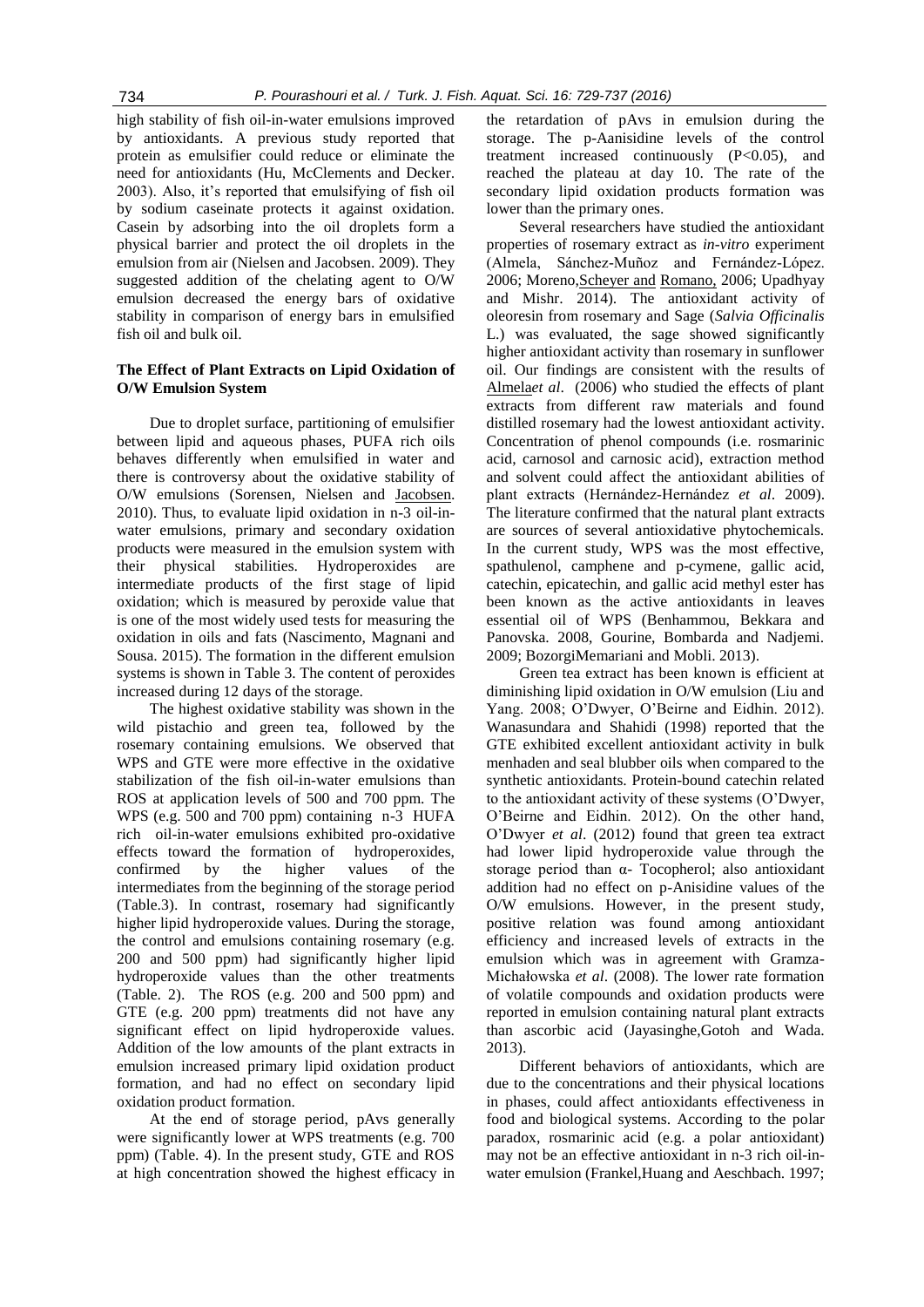O'Dwyer, O'Beirne and Eidhin. 2012). However, the GTE and WPS contain water soluble compounds which are lipid antioxidants, even though they cannot access the lipid core.

#### **Sensory Evaluation**

Sensory assessment of emulsions generally increased during 12 days of the storage (Table 5). At the beginning of the storage, control treatment had significantly higher score after 4 days. At day 0, no significant differences in rancidity found among the treatments. In early days of the storage, control, GTE (e.g. 200 ppm) and ROS (e.g. 200 ppm) treatments had a higher off-flavor, which was evaluated by the assessors. Low percentage of extracts addition had no effects on fish oil emulsion sensory evaluation. There were no significant increases in rancidity scores of the samples treated by the GTE (e.g. 700 ppm), WPS (e.g. 700 ppm) and ROS (e.g. 500 ppm) during the storage.

The results suggest that there was a slight increase in the rancid odor when used 700 ppm of the extract. The results are in agreement with the p-Anisidine values (Table 4). Therefore, the addition of the plant extracts had a preventing effect on off-odor in fish oil emulsion. A previous study reported that addition of EDTA + tannic acid or EDTA + tannic  $\alpha$ cid + lecithin +  $\alpha$ -tocopherol could prevent off-odor in emulsified shrimp oil (Takeungwongtrakul and Benjakul. 2013). Another study reported that the addition of the EDTA (100–2000 p.m.) to fish oil

**Table 4.** P-Anisidine value of fish oil -in-water emulsion (O/W) containing various antioxidants during storage at 30°C

|             |                           |                     | Time (Day)                  |                            |                              |                             |                            |
|-------------|---------------------------|---------------------|-----------------------------|----------------------------|------------------------------|-----------------------------|----------------------------|
| Treatment   | $\Omega$                  | $\overline{2}$      | $\overline{4}$              | 6                          | 8                            | 10                          | 12                         |
| Emulsion(c) | $\pm$ 0.09 $\overline{D}$ | $2.05 \pm 0.24$ ac, | $\pm 0.50^{\overline{a,C}}$ | $\pm 0.46^{\rm b, C}$      | $\pm 0.33$ a, B              | $9.20 \pm 0.09$ a, A        | $\pm 0.86$ <sup>a, A</sup> |
| ontrol)     | 1.71                      | D                   | 7.30                        | 6.01                       | 8.91                         |                             | 10.24                      |
| $+$ GTE 200 | $\pm 0.23$ <sup>C</sup>   | $\pm 0.47$ a, AC    | $\pm 0.20$ bd, AC           | $\pm 0.30^{\circ, \, BC}$  | $\pm 0.01$ <sup>ce, AB</sup> | $\pm 0.07$ bcd, A           | $\pm 0.08$ de, BC          |
|             | 1.75                      | 2.91                | 2.80                        | 2.62                       | 3.37                         | 4.14                        | 2.33                       |
| $+$ GTE 500 | $\pm$ 0.09 <sup>D</sup>   | $\pm 0.06$ bcd, D   | $\pm 0.18$ de, CD           | $\pm 0.03^{\circ}$ , BC    | $\pm 0.36$ bc, AB            | $\pm 0.39$ bc, A            | $\pm 0.03$ de, AB          |
|             | 0.77                      | 1.19                | 1.57                        | 2.77                       | 4.22                         | 4.81                        | 3.27                       |
| $+$ GTE 700 | $\pm 0.10$ <sup>D</sup>   | $\pm 0.05$ cd, CD   | $0.24$ de,                  | $\pm 0.07$ c, AB           | $\pm 0.03$ ef, ABC           | $\pm 0.40$ de, A            | $\pm 0.15$ de, A           |
|             | 0.61                      | 0.87                | $1.72\pm$ ACD               | 2.52                       | 2.12                         | 2.93                        | 2.76                       |
| $+WPS$ 200  | $\pm$ 0.02 <sup>D</sup>   | $\pm 0.04$ acd, CD  | $\pm 0.35$ b, AB            | $\pm 0.08$ c, ABC          | $\pm 0.13$ ef, ABD           | $\pm 0.13$ cde, ABD         | $\pm 0.22$ cd, A           |
|             | 0.65                      | 1.57                | 3.53                        | 2.83                       | 2.21                         | 3.44                        | 3.70                       |
| $+WPS 500$  | $\pm$ 0.18 $\,^{\rm CD}$  | $\pm 0.06$ d, D     | $\pm 0.25$ e, ACD           | $\pm 0.37$ c, ABC          | $\pm 0.42$ f, ABD            | $\pm 0.13$ f, ABD           | $\pm 0.15$ de, A           |
|             | 0.76                      | 0.53                | 1.41                        | 2.13                       | 1.85                         | 1.26                        | 2.43                       |
| $+WPS$ 700  | $\pm 0.02$ <sup>B</sup>   | $\pm 0.04$ bcd, B   | $\pm 0.10$ de, B            | $\pm 0.17$ c, B            | $\pm 0.20$ <sup>f, B</sup>   | $\pm 0.30$ ef, A            | $\pm 0.19$ e, A            |
|             | 0.63                      | 1.38                | 1.71                        | 1.44                       | 1.31                         | 2.54                        | 2.15                       |
| $+$ ROS 200 | $\pm 0.25$ <sup>D</sup>   | $\pm 0.22$ ab, C    | $0.40 \text{ bc}$           | $\pm 0.13$ a, A            | $\pm 0.34$ b, B              | $5.26 \pm 0.10^{b, B}$      | $\pm 0.28$ b, B            |
|             | 1.55                      | 2.49                | $3.24\pm$ CE                | 8.31                       | 4.90                         |                             | 5.87                       |
| $+ROS$ 500  | $\pm 0.17$ <sup>C</sup>   | $\pm$ 0.13 bcd, BC  | $\pm 0.06$ cde, C           | $\pm 0.02$ <sup>d, A</sup> | $\pm 0.08$ bcd, A            | $\pm 0.27$ <sup>cd, A</sup> | $\pm 0.10$ bc, A           |
|             | 1.44                      | 1.34                | 1.93                        | 4.31                       | 4.48                         | 4.92                        | 5.29                       |
| $+$ ROS 700 | $\pm 0.12$ <sup>C</sup>   | $\pm 0.08$ bcd, C   | $\pm 0.20$ de, C            | $\pm 0.32$ c, BC           | $\pm 0.15$ bcd, A            | $\pm 0.09$ ef, BC           | $\pm 0.21$ de, AB          |
|             | 1.65                      | 1.42                | 1.44                        | 2.24                       | 4.75                         | 2.26                        | 3.35                       |

Values are given as means  $\pm$  SD (n = 3). Control, no antioxidants; GTE, green tea extract; WPS, wild pistachio; ROS, rosemary A-C Different uppercase letters in the same row indicate significant differences ( $P < 0.05$ ).

a-f Different lowercase letters in the same column indicate significant differences (P < 0.05).

**Table 5.** Rancid odour of fish oil -in-water emulsion (O/W) containing various antioxidants during storage at 30°C

|                  | Time (day)                   |                                   |                               |                                  |  |  |
|------------------|------------------------------|-----------------------------------|-------------------------------|----------------------------------|--|--|
| Treatment        |                              | 4                                 |                               | 12                               |  |  |
| mulsion(control) | $2.00 \pm 0.44$ <sup>B</sup> | $3.80 \pm 0.20$ <sup>a, A</sup>   | $3.80 \pm 0.37$ <sup>A</sup>  | $4.80 \pm 0.20^{\rm A}$          |  |  |
| $+$ GTE 200      | $2.60 \pm 0.24^{\rm B}$      | $3.20 \pm 0.20$ ab, AB            | $3.40 \pm 0.24$ <sup>AB</sup> | $4.40 \pm 0.24$ <sup>ab, A</sup> |  |  |
| $+$ GTE 500      | $1.60 \pm 0.24$ <sup>B</sup> | $2.40 \pm 0.24$ <sup>ab, AB</sup> | $3.40 \pm 0.24$ <sup>A</sup>  | $3.00 \pm 0.31$ bc, AB           |  |  |
| +GTE 700         | $1.40 \pm 0.24$              | $2.40 \pm 0.24$ <sup>ab</sup>     | $2.60 \pm 0.24$               | $3.00 \pm 0.00^{bc}$             |  |  |
| $+WPS$ 200       | $1.40 \pm 0.37$ <sup>C</sup> | $2.40 \pm 0.31$ <sup>ab, BC</sup> | $3.20 \pm 0.24$ <sup>AB</sup> | $4.20 \pm 0.24$ <sup>ab, A</sup> |  |  |
| $+WPS$ 500       | $1.60 \pm 0.20$ <sup>B</sup> | $2.40 \pm 0.20$ <sup>ab, AB</sup> | $3.60 \pm 0.37$ <sup>A</sup>  | $3.00 \pm 0.24$ bc, AB           |  |  |
| $+WPS$ 700       | $2.00 \pm 0.24$              | $2.40 \pm 0.37$ <sup>ab</sup>     | $2.20 \pm 0.48$               | $3.00 \pm 0.24$ <sup>bc</sup>    |  |  |
| $+$ ROS 200      | $1.80 \pm 0.24$ <sup>B</sup> | $3.00 \pm 0.24$ ab, AB            | $3.60 \pm 0.24$ <sup>A</sup>  | $4.60 \pm 0.20$ <sup>ab, A</sup> |  |  |
| $+$ ROS 500      | $1.80 \pm 0.24$              | $2.20 \pm 0.60$ <sup>ab</sup>     | $3.20 \pm 0.24$               | $3.40 \pm 0.31$ <sup>bc</sup>    |  |  |
| $+$ ROS 700      | $1.40 \pm 80.31$             | $1.80 \pm 0.40^{b, B}$            | $3.80 \pm 0.20$ <sup>A</sup>  | $2.40 \pm 0.31$ <sup>c, AB</sup> |  |  |

Values are given as means  $\pm$  SD (n = 5). Control, no antioxidants; GTE, green tea extract; WPS, wild pistachio; ROS, rosemary

A-C Different uppercase letters in the same row indicate significant differences (P < 0.05).

a-f Different lowercase letters in the same column indicate significant differences ( $P < 0.05$ ).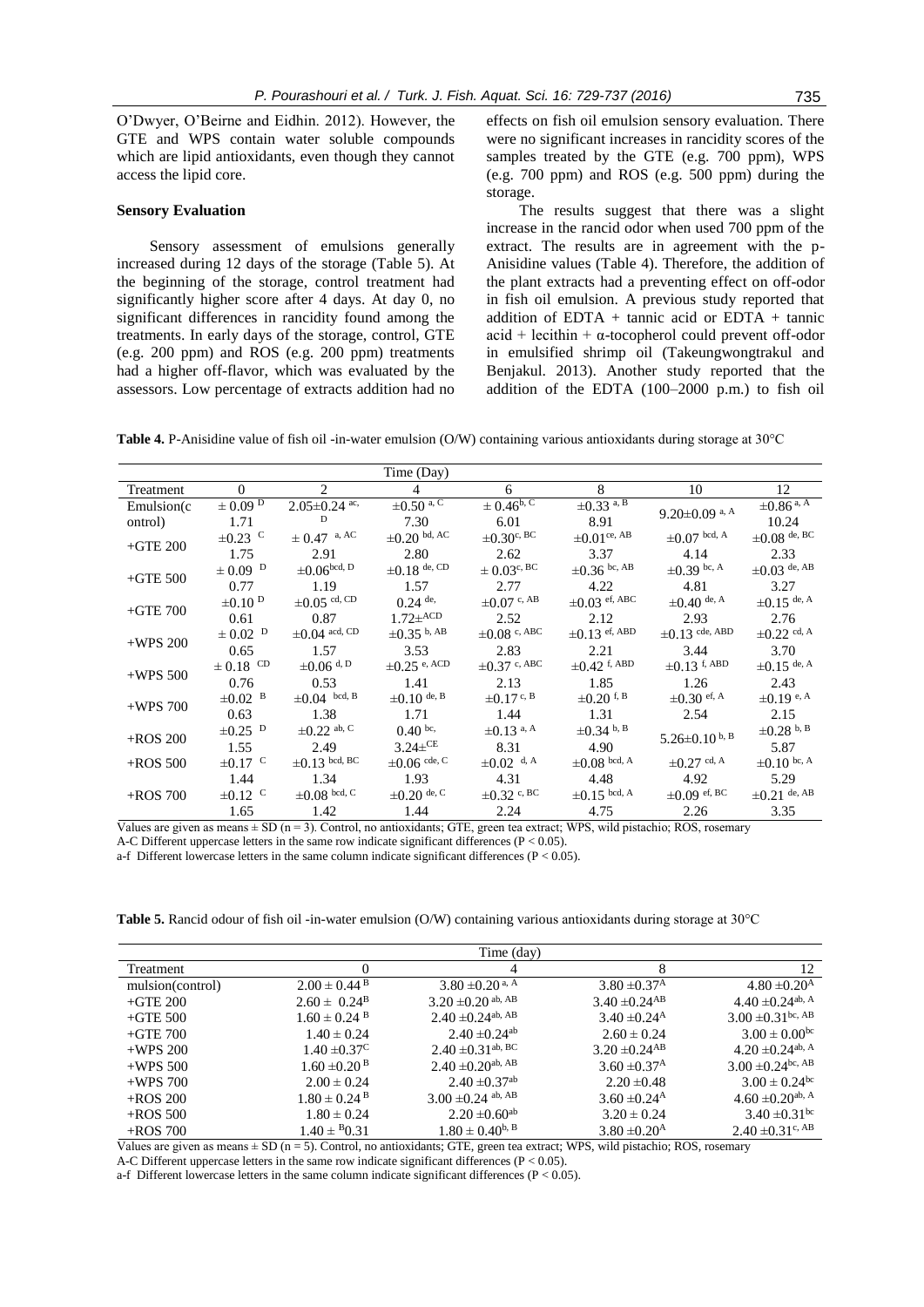736 *P. Pourashouri et al. / Turk. J. Fish. Aquat. Sci. 16: 729-737 (2016)*

emulsion decreased the oxidative stability (Nielsen and Jacobsen. 2009).

In conclusion, emulsified fish oil with fish gelatin although offered some protection against oxidation, but the protection was only for a few days. So, further protection is still necessary to obtain more oxidative stability. Slight increases in oxidation products were found in samples with the WPS and GTE extract. Thus, the use of plant extracts in combination with emulsion could retard the lipid oxidation in the fish oil-in-water emulsion more effectively. The addition of high levels of the plant leaves extracts to emulsion was more effective in protection. The results of the present study confirmed that the type and concentration of plant extract had a great impact antioxidant activity. It was found that the wild pistachio extract had better antioxidant activity than rosemary and same as green tea. For the future work, the isolation, characterization and antioxidant activity measurement of major compounds and different extraction method from wild pistachio is recommended.

## **Acknowledgements**

This work was financially supported by the Vice Presidency of Research and Technology, Gorgan University of Agricultural Sciences and Natural Resources (grant number: 92-314-85).

## **References**

- Aksoy, [L.,](http://www.ncbi.nlm.nih.gov/pubmed/?term=Aksoy%20L%5Bauth%5D) Kolay, [E., A](http://www.ncbi.nlm.nih.gov/pubmed/?term=Kolay%20E%5Bauth%5D)ğılönü, [Y.,](http://www.ncbi.nlm.nih.gov/pubmed/?term=A%26%23x0011f%3B%26%23x00131%3Bl%26%23x000f6%3Bn%26%23x000fc%3B%20Y%5Bauth%5D) Aslan, [Z.,](http://www.ncbi.nlm.nih.gov/pubmed/?term=Aslan%20Z%5Bauth%5D) and Kargıoğlu, [M.](http://www.ncbi.nlm.nih.gov/pubmed/?term=Karg%26%23x00131%3Bo%26%23x0011f%3Blu%20M%5Bauth%5D). 2013. Free radical scavenging activity, total phenolic content, total antioxidant status, and total oxidant status of endemic *Thermopsisturcica* . Saudi Journal of Biological Sciences. 20: 235–239.
- Aksu, M.I., Alinezhad, H. and Erdemir, E. 2015. Effect of lyophilized water extract of *urticadioica* l. on the shelf life of vacuum-packaged beef steaks. Journal of Food Processing and Preservation. doi:10.1111/jfpp.12571
- Almela, L., Sánchez-muñoz, B., Fernández-lópez, J.A. and Rabe, M.J. 2006. Liquid chromatography–mass spectrometry analysis of phenolics and free radical scavenging activity of rosemary extract from different raw material. [Journal of Chromatography A.](../../qv4w3/Desktop/Journal%20of%20Chromatography%20A) 221-229. doi[: http://dx.doi.org/10.1016/j.chroma.2006.02.056.](http://dx.doi.org/10.1016/j.chroma.2006.02.056)
- Anwar, F., Kalsoom, U., Sultana, B., Mushtaq, M., Mehmood, T. and Arshad, H.A. 2013. Effect of drying method and extraction solvent on the total phenolics and antioxidant activity of cauliflower (*Brassica oleracea* L.) extracts. International Food Research Journal. 20:653–659
- Bao, S., Hu, X, Zhang, K., Xu, Z., Zhang, H.and Huang, H. 2011. Characterization of spray-dried microalgal oil encapsulated in cross-linked sodium caseinate matrix induced by microbial transglutaminase. [Journal of](http://www.google.com/url?sa=t&rct=j&q=&esrc=s&source=web&cd=1&cad=rja&uact=8&ved=0CCAQFjAA&url=http%3A%2F%2Fonlinelibrary.wiley.com%2Fjournal%2F10.1111%2F%2528ISSN%25291750-3841&ei=eX1nVdLjKor8UqTYgMAP&usg=AFQjCNGeFFCisOnJS2u_eb7O4BTwRThhug&sig2=AToicLMuezLNmR_38ZKhCQ&bvm=bv.93990622,d.d24)  [Food Scie](http://www.google.com/url?sa=t&rct=j&q=&esrc=s&source=web&cd=1&cad=rja&uact=8&ved=0CCAQFjAA&url=http%3A%2F%2Fonlinelibrary.wiley.com%2Fjournal%2F10.1111%2F%2528ISSN%25291750-3841&ei=eX1nVdLjKor8UqTYgMAP&usg=AFQjCNGeFFCisOnJS2u_eb7O4BTwRThhug&sig2=AToicLMuezLNmR_38ZKhCQ&bvm=bv.93990622,d.d24)nce. 76: 112–118. doi:10.1111/j.1750- 3841.2010.01953.x.
- Benhammou, N., Bekkara, F.A. and Panovska, T.K. 2008. Antioxidant and antimicrobial activities of the *Pistachio lentiscus* and *Pistachio atlantica* extracts.

African Journal of Pharmacology. 2: 22-28.

- Berton-carabin, C.C., Ropers, M.H. and Genot, C. 2014. Lipid Oxidation in Oil-in-Water Emulsions: Involvement of the Interfacial Layer. Comprhensive Review of Food Science. 945-977. doi: 10.1111/1541- 4337.12097
- Bidchol, A.M., Wilfred, A., Abhijna, P. and Harris, R. 2011. Free radical scavenging activity of aqueous and ethanolic extract of *Brassica oleracea* L. var. italica. Food Bioprocess Technology. 4:1137–1143 doi: 10.1007/s11947-009-0196-9
- Bozorgi, M., Memariani, Z., Mobli, M., Salehi, S.M.H., Shams-ardekani, M.R. and Rahimi, R. 2013. Five Pistachio species (*P. vera, P. atlantica, P. terebinthus,P. khinjuk,* and *P. lentiscus*): A Review of Their Traditional Uses, Phytochemistry, and Pharmacology. Science World Journal. doi:10.1155/2013/219815
- Chahmi[, N.,A](http://www.sciencedirect.com/science/article/pii/S2221169115300101)nissi, [J.,J](http://www.sciencedirect.com/science/article/pii/S2221169115300101)ennan, [S., F](http://www.sciencedirect.com/science/article/pii/S2221169115300101)arah, [A., S](http://www.sciencedirect.com/science/article/pii/S2221169115300101)endide[, K. and](http://www.sciencedirect.com/science/article/pii/S2221169115300101) El Hassouni[, M.](http://www.sciencedirect.com/science/article/pii/S2221169115300101) 2015. Antioxidant activities and total phenol content of *Inulaviscosa*extracts selected from three regions of Morocco. [Asian Pacific Journal of](http://www.sciencedirect.com/science/journal/22211691)  [Tropical Biomedicine](http://www.sciencedirect.com/science/journal/22211691) [.5:](http://www.sciencedirect.com/science/journal/22211691/5/3) 228–233.
- Doshi, P., Adsule, P., Banerjee, K. and Oulkar, D. 2015. Phenolic compounds, antioxidant activity and insulinotropic effect of extracts prepared from grape (*Vitisvinifera* L) by products. Journal Food Science. 181-190. doi: 10.1007/s13197-013-0991-1
- Frankel, E.N., Huang, S.W. and Aeschbach, R. 1997. Antioxidant activity of green teas in different lipid systems. Journal American Oil Chemistry.74: 1309– 15. doi: 10.1007/s11746-997-0062-8
- Ganesan, B., Brothersen, D.J., Fau mcmahon, C. and Mcmahon, D.J. 2014. Fortification of foods with omega-3 polyunsaturated fatty acids. Critical Review Food Science Nutrition. 54: 98-114. doi: 10.1080/10408398.2011.578221.
- Gao, M., Feng, L., Jiang, T., Zhu, J., Fu, L., Yuan, D. and Li, J. 2014. The use of rosemary extract in combination with nisin to extend the shelf life of pompano (*Trachinotusovatus*) fillet during chilled storage. Food Control: 1-8. doi: <http://dx.doi.org/10.1016/j.foodcont.2013.09.010>
- Goh, R., Gao, J., Ananingsih, V.K., Ranawana, V., Henry, C.J. and Zhou, W. 2015. Green tea catechins reduced the glycaemicpotential of bread: An in vitro digestibility study. Food Chemistry: 203-10. [doi:10.1016/j.foodchem.2015.02.054.](http://dx.doi.org/10.1016/j.foodchem.2015.02.054)
- Gourine, M.Y., Bombarda, I., Nadjemi, B., Stocker, P. and Gaydou, E.M. 2009. Antioxidant activities and chemical composition of essential oil of Pistachio atlantica from Algeria. Industrail Crops and Production. 31: 203–208. [doi:10.1016/j.indcrop.2009.10.003](http://dx.doi.org/10.1016/j.indcrop.2009.10.003)
- Gramza-michałowsk, A., Hes, M. and Korczak, J. 2008. Tea extracts antioxidative potential in emulsified lipid systems. Acta Science Polonorum Technology and. Alimentarus. 7(3): 29–34.
- Hernandez-hernandez, E., Ponce-alquicira, E., Jaramilloflores, M.E. and Guerrero legarreta, I. 2009. Antioxidant effect rosemary (*Rosmarinusofficinalis* L.) and oregano (*Origanumvulgare* L.) extracts on TBARS and colour of model raw pork batters. Meat Science. 410-417. doi: 10.1016/j.meatsci.2008.09.004.
- Hu, M., Mcclements, D. and Decker, E. 2003. Impact of whey protein emulsifiers on the oxidative stability of salmon oil-in-water emulsions. Journal of Agriculture